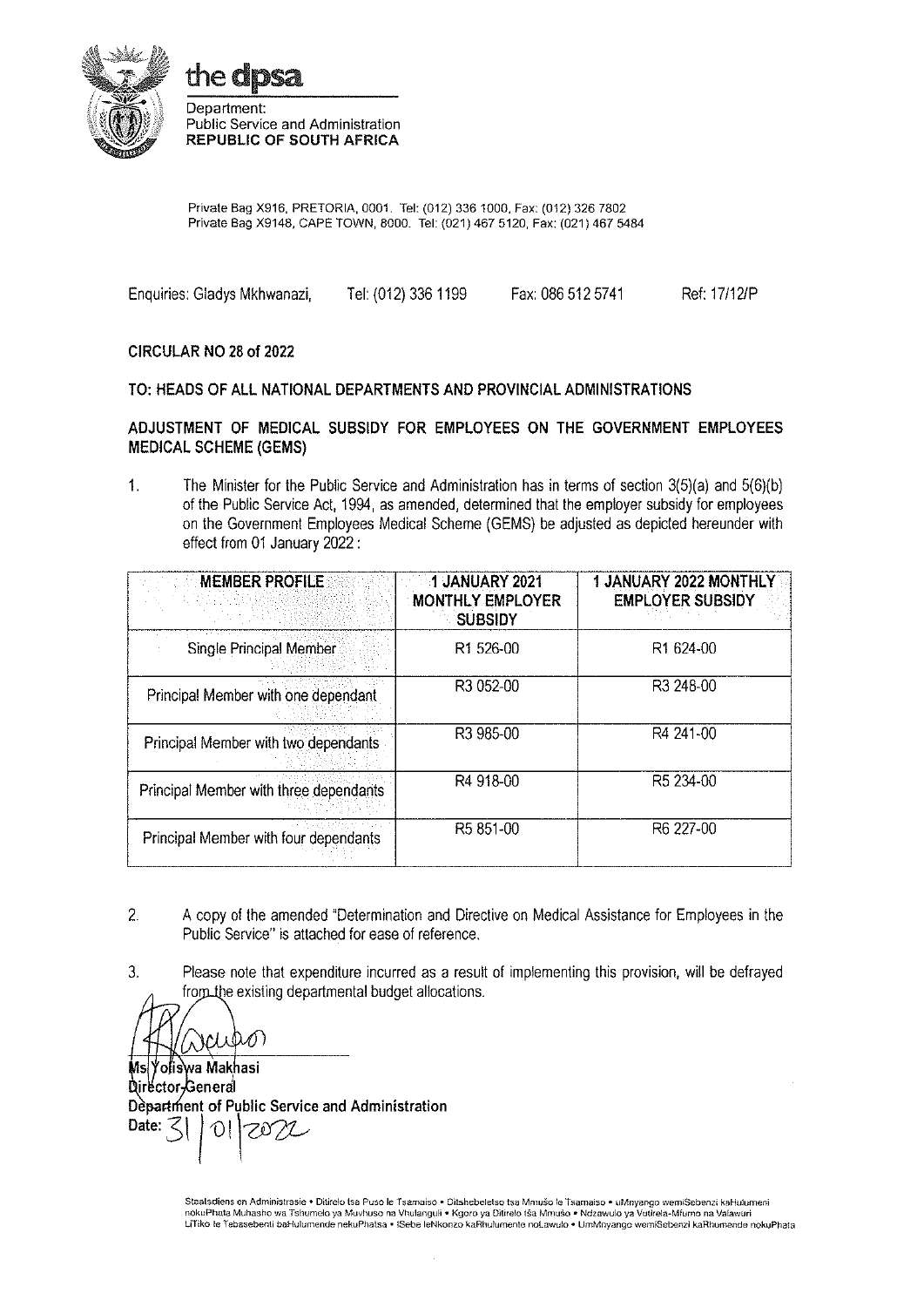# **DETERMINATION AND DIRECTIVE ON MEDICAL ASSISTANCE FOR EMPLOYEES IN THE PUBLIC SERVICE**



**JANUARY 2022**

# **ISSUED BY THE MINISTER FOR THE PUBLIC SERVICE AND ADMINISTRATION**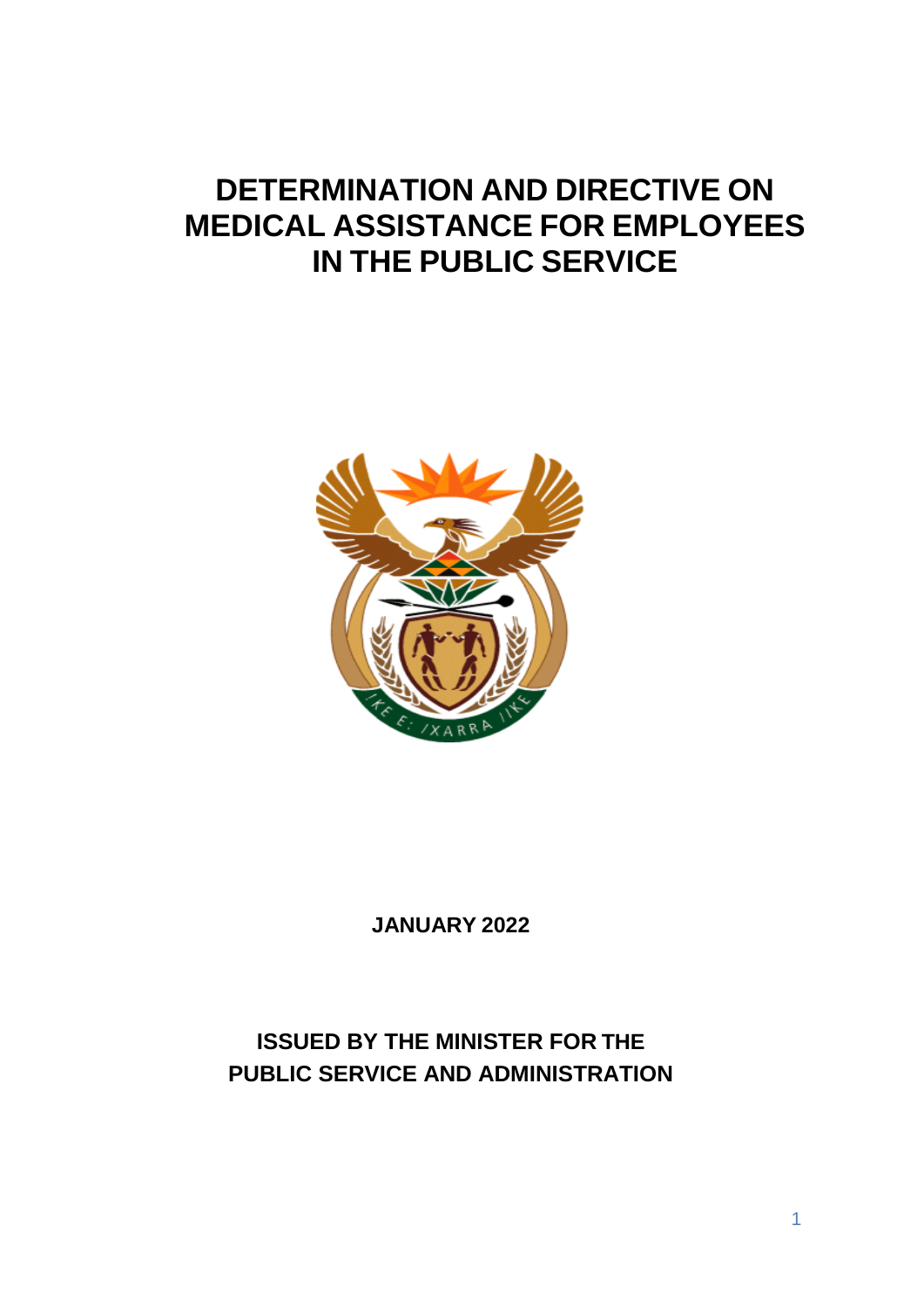# **TABLE OF CONTENTS**

|                | <b>PARTI: GENERAL</b>                                                                                                             | <b>PAGE</b>    |
|----------------|-----------------------------------------------------------------------------------------------------------------------------------|----------------|
| 1 <sub>1</sub> | <b>INTRODUCTION</b>                                                                                                               | 4              |
| 2.             | <b>SCOPE OF APPLICATION</b>                                                                                                       | $\overline{4}$ |
| 3.             | <b>AUTHORISATION</b>                                                                                                              | 5              |
| 4.             | <b>COMMENCEMENT</b>                                                                                                               | 5              |
| 5.             | <b>DEFINITIONS</b>                                                                                                                | 5              |
|                | <b>PART II: EMPLOYER MEDICAL ASSISTANCE FOR IN-SERVICE</b><br><b>EMPLOYEES</b>                                                    |                |
| 1 <sub>1</sub> | <b>GENERAL PROVISIONS</b>                                                                                                         | $\overline{7}$ |
| 2.             | MEDICAL ASSISTANCE FOR EMPLOYEES ON<br><b>MEDICAL</b><br>SCHEMES OTHER THAN GEMS BEFORE 1 JULY 2006                               | $\overline{7}$ |
| 3.             | MEDICAL ASSISTANCE FOR EMPLOYEES TRANSFERRING<br>FROM OTHER MEDICAL SCHEMES TO GEMS                                               | $\overline{7}$ |
| 4.             | MEDICAL ASSISTANCE FOR EMPLOYEES NOT BELONGING TO<br>MEDICAL SCHEMES ON 30 JUNE 2006                                              | 8              |
| 5.             | MEDICAL ASSISTANCE FOR EMPLOYEES BELONGING TO GEMS<br><b>ON 30 JUNE 2006</b>                                                      | 8              |
| 6.             | MEDICAL ASSISTANCE FOR NEWLY APPOINTED EMPLOYEES<br>WITH EFFECT FROM 1 JULY 2006                                                  | 8              |
| 7 <sub>1</sub> | MEDICAL ASSISTANCE FOR EMPLOYEES ON SALARY LEVEL 1, 2,<br>3, 4 OR 5 BELONGING TO OR JOINING GEMS ON THE SAPPHIRE<br><b>OPTION</b> | 8              |
| 8.             | EMPLOYEES APPOINTED ON FIXED-TERM CONTRACTS                                                                                       | 9              |
| 9.             | ADJUSTMENT OF MEDICAL ASSISTANCE FOR IN-SERVICE<br><b>EMPLOYEES ON GEMS</b>                                                       | 9              |
|                | 10. TERMINATION OF GEMS MEMBERSHIP AND PAYMENT OF<br>MEDICAL ASSISTANCE DURING UNPAID LEAVE                                       | 9              |
|                | 11. TRANSFER OF EMPLOYEES IN TERMS OF SECTION 197 OF THE<br><b>LABOUR RELATIONS ACT</b>                                           | 10             |
|                | PART III: POST RETIREMENT MEDICAL ASSISTANCE (PRMA)                                                                               |                |
| 1.             | <b>GENERAL PROVISIONS</b>                                                                                                         | 11             |
| 2.             | MEDICAL ASSISTANCE FOR FORMER EMPLOYEES BELONGING                                                                                 | 11             |

TO GEMS BEFORE 1 JANUARY 2015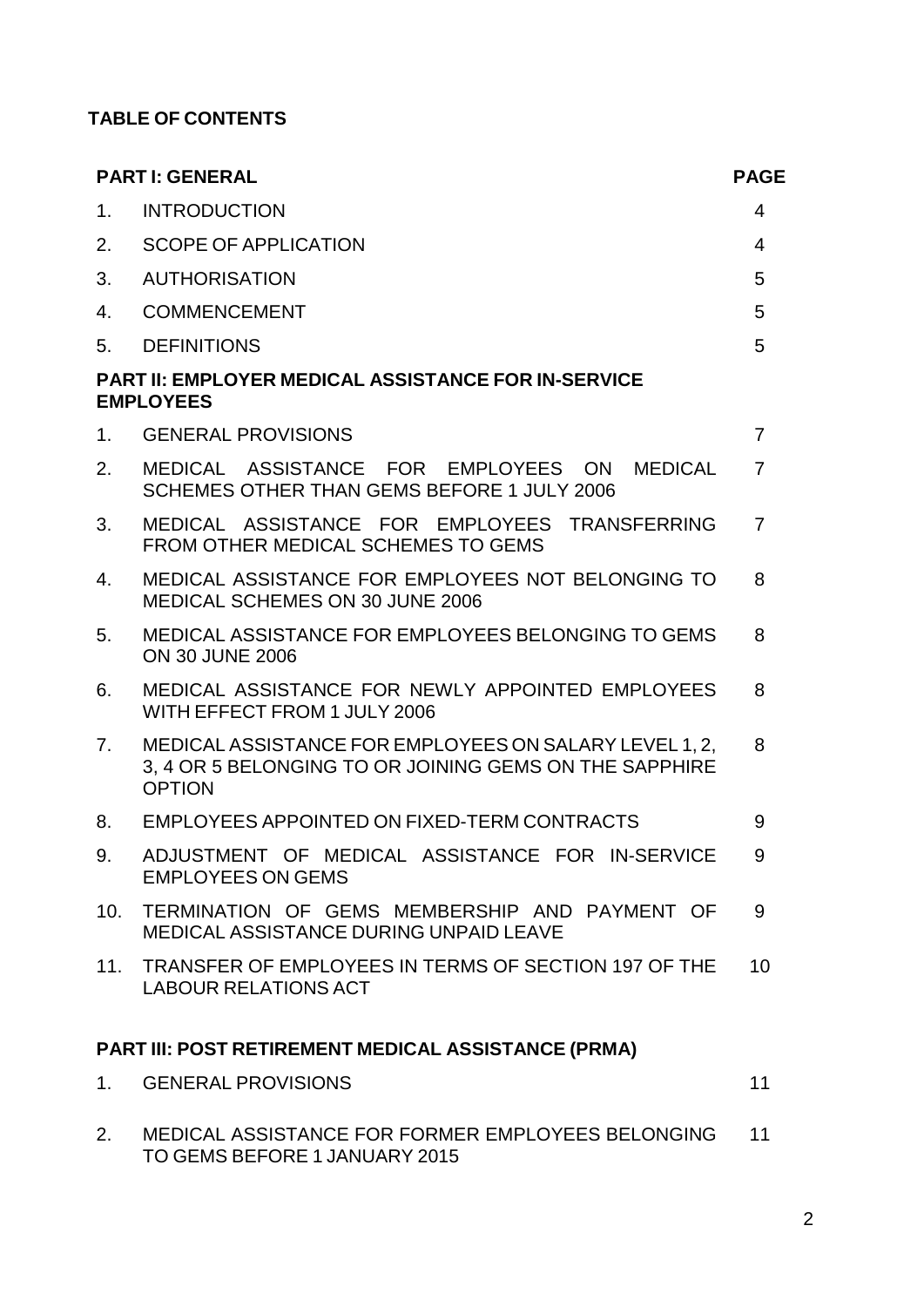- 3. MEDICAL ASSISTANCE FOR FORMER EMPLOYEES ON SALARY LEVELS 1, 2, 3, 4, OR 5 BELONGING TO THE SAPPHIRE OPTION OF GEMS 12
- 4. ADJUSTMENT OF MEDICAL ASSISTANCE FOR FORMER EMPLOYEES 12

| <b>APPENDIX1</b>  | 13 |
|-------------------|----|
| <b>APPENDIX 2</b> | 14 |
| <b>APPENDIX 3</b> | 15 |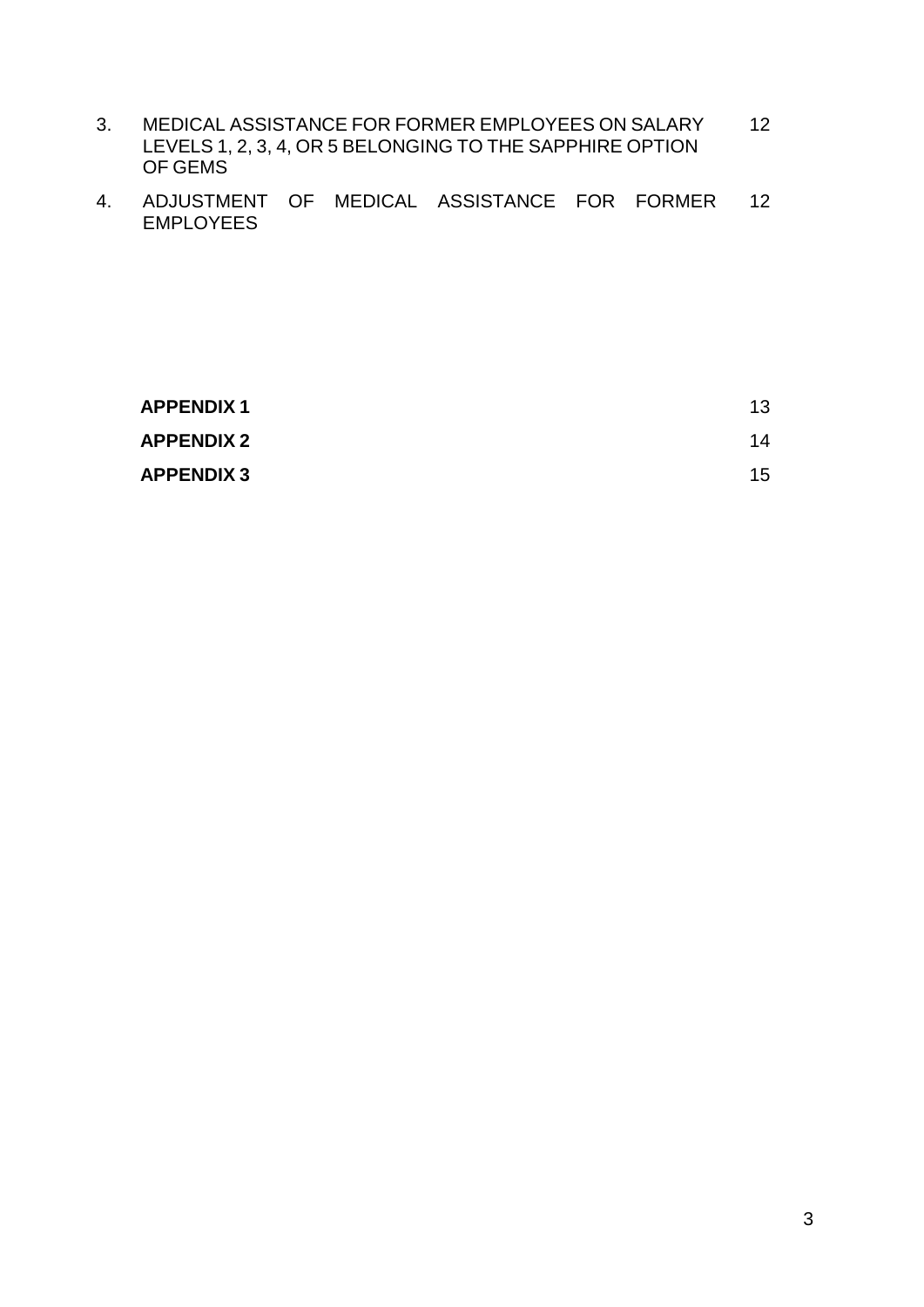# **PART I: GENERAL**

# **1. INTRODUCTION**

- 1.1. Prior to 1 July 2006, the provisions dealing with medical assistance for public servants were contained in Part III of the Annexure to Resolution 3 of 1999 of the Public Service Co-ordinating Bargaining Council (PSCBC).
- 1.2. An agreement on medical assistance in the public service, PSCBC Resolution 1 of 2006, was concluded between the employer and organised labour in the PSCBC in 2006.
- 1.3. PSCBC Resolution 1 of 2006 seeks to give effect to the following principles:
	- 1.3.1. Ensure greater accessibility by providing affordable medical cover to all employees, especially lower-income earners;
	- 1.3.2. Promotion of enrolment of employees to the Government Employees Medical Scheme (GEMS);
	- 1.3.3. Ensure cost-effective medical cover for employees on GEMS over the long term;
	- 1.3.4. Efficient administration of the medical subsidy; and
	- 1.3.5. Recruitment and retention of professionals and employees with scarce skills.
- 1.4. The purpose of this Determination and Directive is to give effect to the relevant principles and clauses as contained in-
	- 1.4.1. PSCBC Resolution 1 of 2006 for in-service employees;
	- 1.4.2. PSCBC Resolutions 4 of 2010 read with PSCBC Resolution 2 of 2011 with regards to alignment of pre and post retirement medical assistance for employees on GEMS; and
	- 1.4.3. PSCBC Resolution 2 of 2015 for in-service employees on GEMS; and provisions dealing with the equalisation of post-retirement medical assistance for all qualifying former employees.

# **2. SCOPE OF APPLICATION**

- 2.1 This Determination and Directive is applicable to employees appointed–
	- 2.1.1 on salary levels 1 to 10, in terms of the Public Service Act, 1994, (Proclamation No. 103 of 1994), as amended, and who fall within the registered scope of the PSCBC; and
	- 2.1.2 on fixed term contracts (salary level 1 to 10) for a period of six (6) months and longer, but excludes casual employees.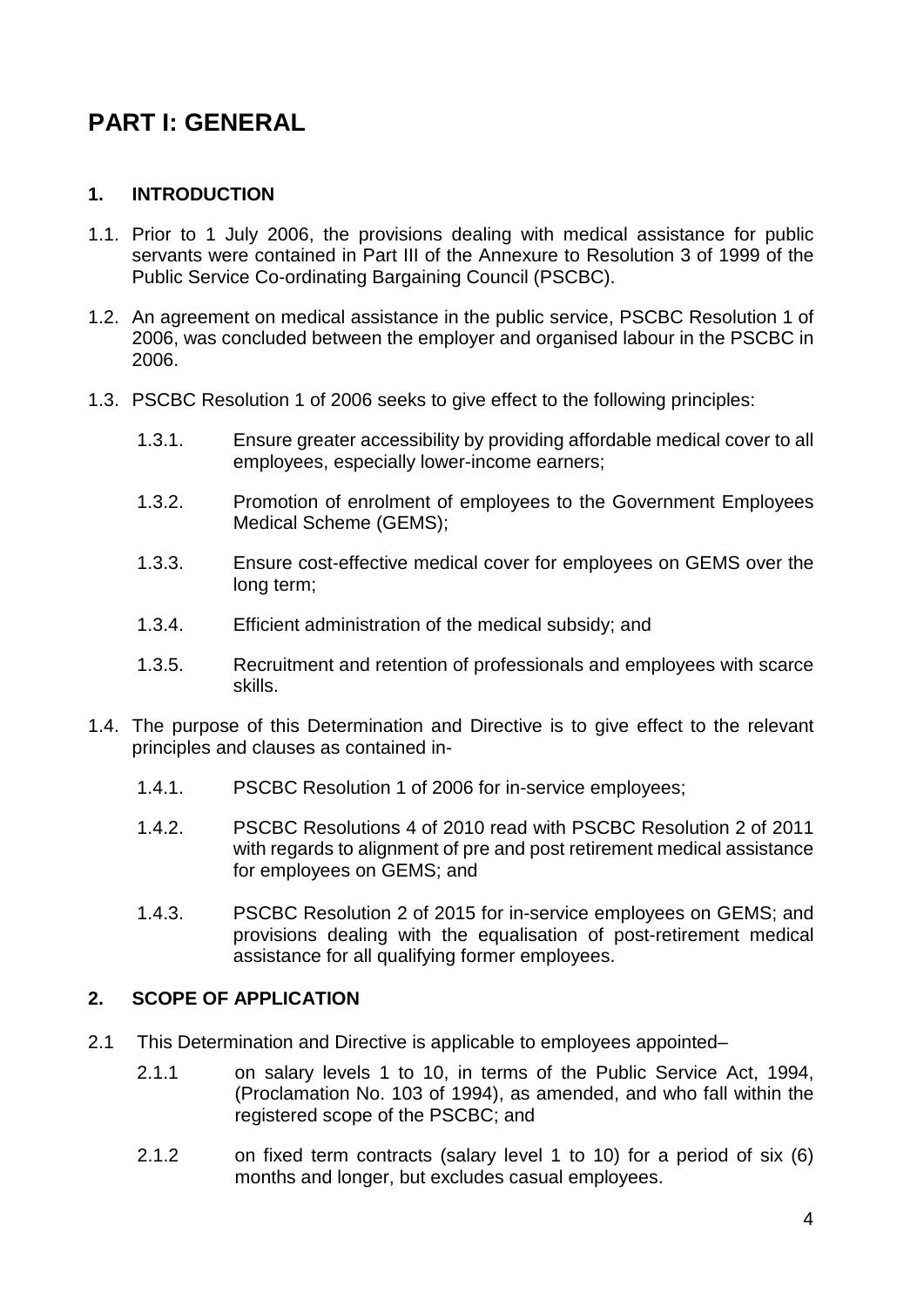2.2. Post retirement medical assistance is applicable to qualifying former employees who exited the public service as a result of retirement, including early retirement, death or dismissal on account of incapacity due to ill- health or injury.

# **3. AUTHORISATION**

This Determination and Directive is made by the Minister for the Public Service and Administration in terms of the provisions of section 3(5)(a) and 5(6)(b) respectively of the Public Service Act, 1994, as amended.

# **4. COMMENCEMENT**

- 4.1. Unless otherwise stated, this Determination and Directive takes effect on 1 July 2006.
- 4.2. The Determination and Directive on post retirement medical assistance takes effect on 1 January 2015.

# **5. DEFINITIONS**

Unless the context indicates otherwise, any word or expression to which a meaning has been assigned in the Public Service Act, 1994, as amended, bears that meaning, and -

- 5.1. "dependant" means-
	- 5.1.1. the spouse or life partner, dependant children or other members of the registered employee's immediate family in respect of whom the member is liable for family care and support; or
	- 5.1.2. any other person who, under the rules of a medical scheme, is recognised as a dependant of a member;
- 5.2. "employer subsidy" or "medical assistance" is a monthly subsidy payable by the employer to the employee as a contribution to the employee's membership fees to a medical scheme;
- 5.3. "GEMS" means the Government Employees Medical Scheme registered in terms of the Medical Schemes Act, 1998, Act No. 131 of 1998, (Medical Schemes Act) as amended;
- 5.4. "medical scheme" means a registered medical scheme in terms of the Medical Schemes Act;
- 5.5. "membership fees" means the total monthly contribution an employee must pay to obtain membership of a medical scheme;
- 5.6. "salary level 1, 2, 3, 4 or 5" means notch 1 of salary level 1 up to and including notch 12 of salary level 5 not covered by the Occupation Specific Dispensation (OSD).
- 5.7. "no worse-off" means that, subject to the member's benefit option and member profile-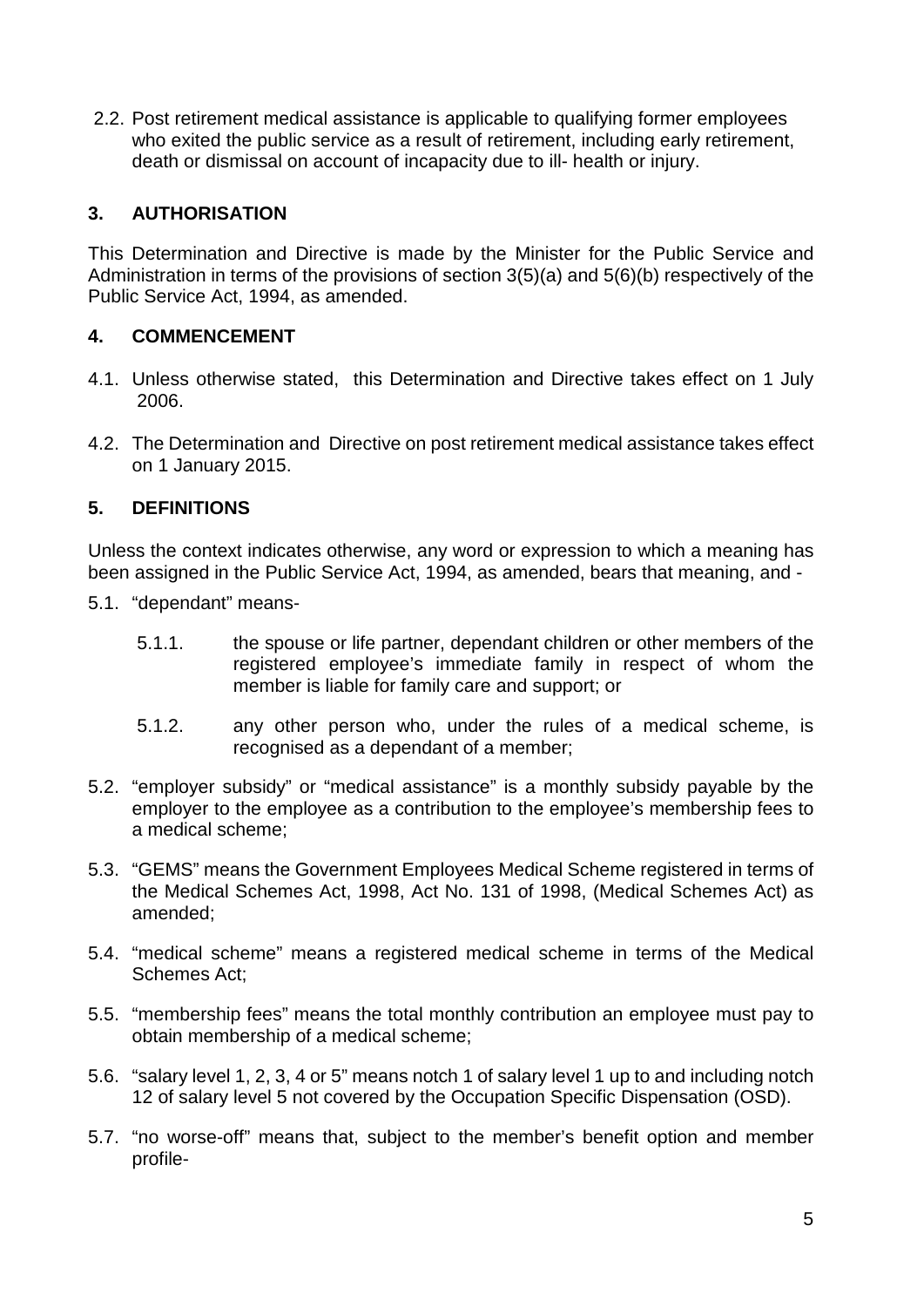- 5.7.1 an employee shall not receive a subsidy less than the subsidy received at the previous medical scheme as at 30 June 2006; *provided that the subsidy amount does not exceed the employee's total monthly contribution to GEMS*;
- 5.7.2 a former employee shall not receive a post retirement medical subsidy less than the subsidy received at the previous medical scheme as at 31 December 2014; *provided that such subsidy amount does not exceed the total monthly contribution to GEMS*.

*The provisions in Part I, paragraph 5.7, shall apply subject to the member's benefit option.*

5.8. "service"for eligibility of the employer post retirement medical assistance refers to actual service and excludes service accumulated or obtained through purchase of service.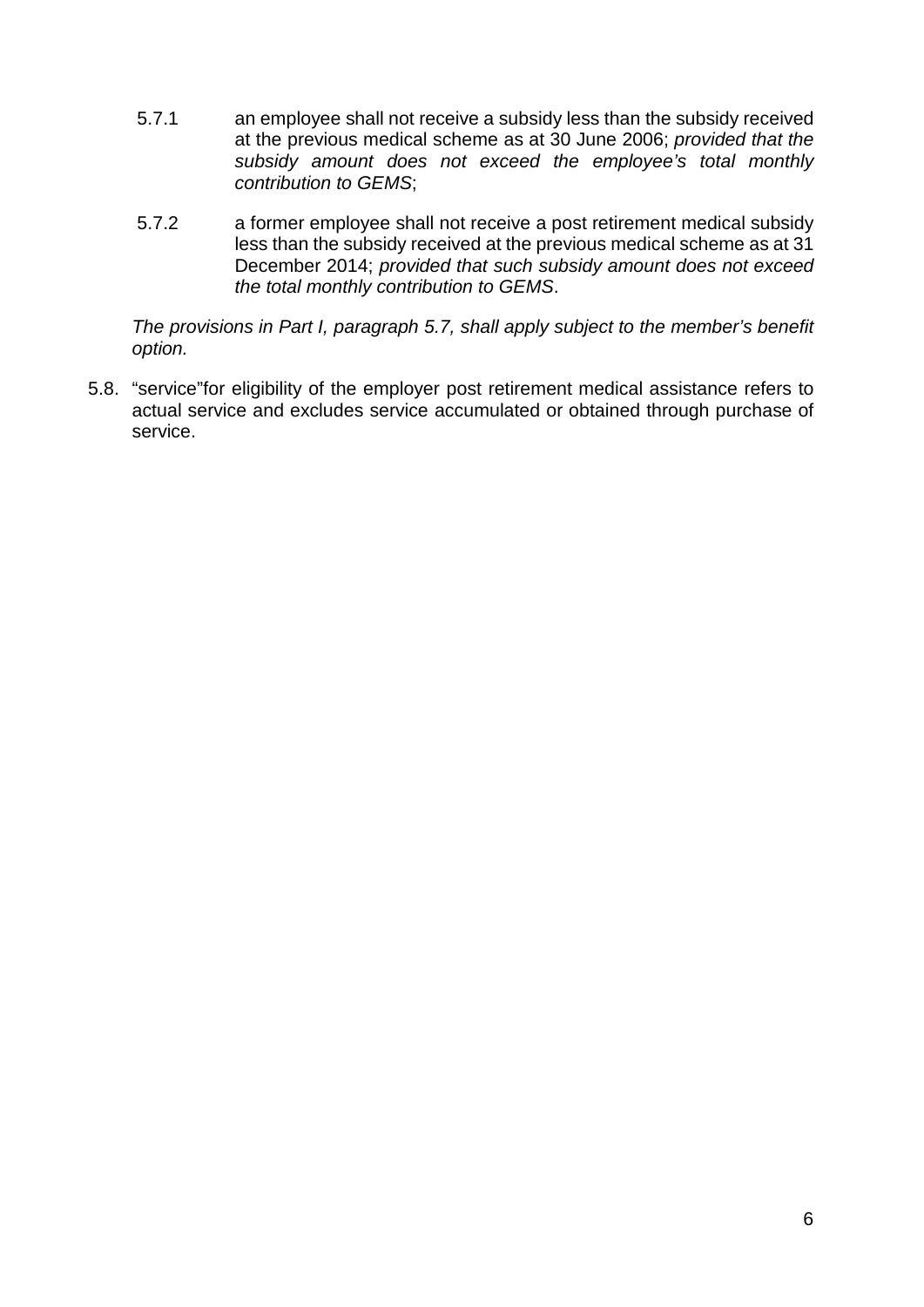# **PART II: EMPLOYER MEDICAL ASSISTANCE FOR IN-SERVICE EMPLOYEES**

# **1. GENERAL PROVISIONS**

- 1.1. The employer shall assist an in-service employee by providing him/her with an employer subsidy as provided for in this Part. Only subscription fees as contained in the registered rules of the relevant medical scheme may be taken into account for subsidy purposes.
- 1.2. An in-service employee must be a principal member of a registered medical scheme to be eligible for the employer subsidy and may not belong to two medical schemes at the same time.

# **2. MEDICAL ASSISTANCE FOR EMPLOYEES ON MEDICAL SCHEMES OTHER THAN GEMS BEFORE 1 JULY 2006**

- 2.1. An employee appointed in the public service before 1 July 2006 and who received the employer subsidy on 30 June 2006 in respect of a registered medical scheme other than GEMS shall continue to receive the employer subsidy of 2/3<sup>rd</sup> of the employee's membership fees subject to a maximum of R1 014-00 per month.
- 2.2. The employee shall not be eligible for the employer subsidy in terms of Part II, paragraph 2.1, if he/she terminates his/her membership of a registered medical scheme or if he/she becomes a dependant of his/her spouse's medical scheme.
- 2.3. An employee who transfers from one registered medical scheme other than GEMS to another registered medical scheme, will only retain his/her existing employer subsidy of  $2/3<sup>rd</sup>$  of the employee's membership fees subject to a maximum of R1 014-00 per month, if the effective date of the transfer is immediately after the date of termination of the first-mentioned scheme.

# **3. MEDICAL ASSISTANCE FOR EMPLOYEES TRANSFERRING FROM OTHER MEDICAL SCHEMES TO GEMS**

- 3.1. An employee who receives an employer subsidy on 30 June 2006 and at any date thereafter, and joins GEMS on or after 1 July 2006 is eligible for the employer subsidy of 75% of the employee's membership fees, limited to the maximum employer subsidy as indicated in **Appendix 1**.
- 3.2. If such an employee is on salary level 1, 2, 3, 4 or 5 and joins GEMS on the Tanzanite One Option, the employer shall pay 100% of the employee's membership fees, limited to the maximum employer subsidy as indicated in **Appendix 1**.
- 3.3. The amount of the employer subsidy referred to in Part II, paragraph 3.1, shall not-
	- 3.3.1. be less than the subsidy payable to the employee on 30 June 2006; and
	- 3.3.2. exceed the employee's membership fees to GEMS.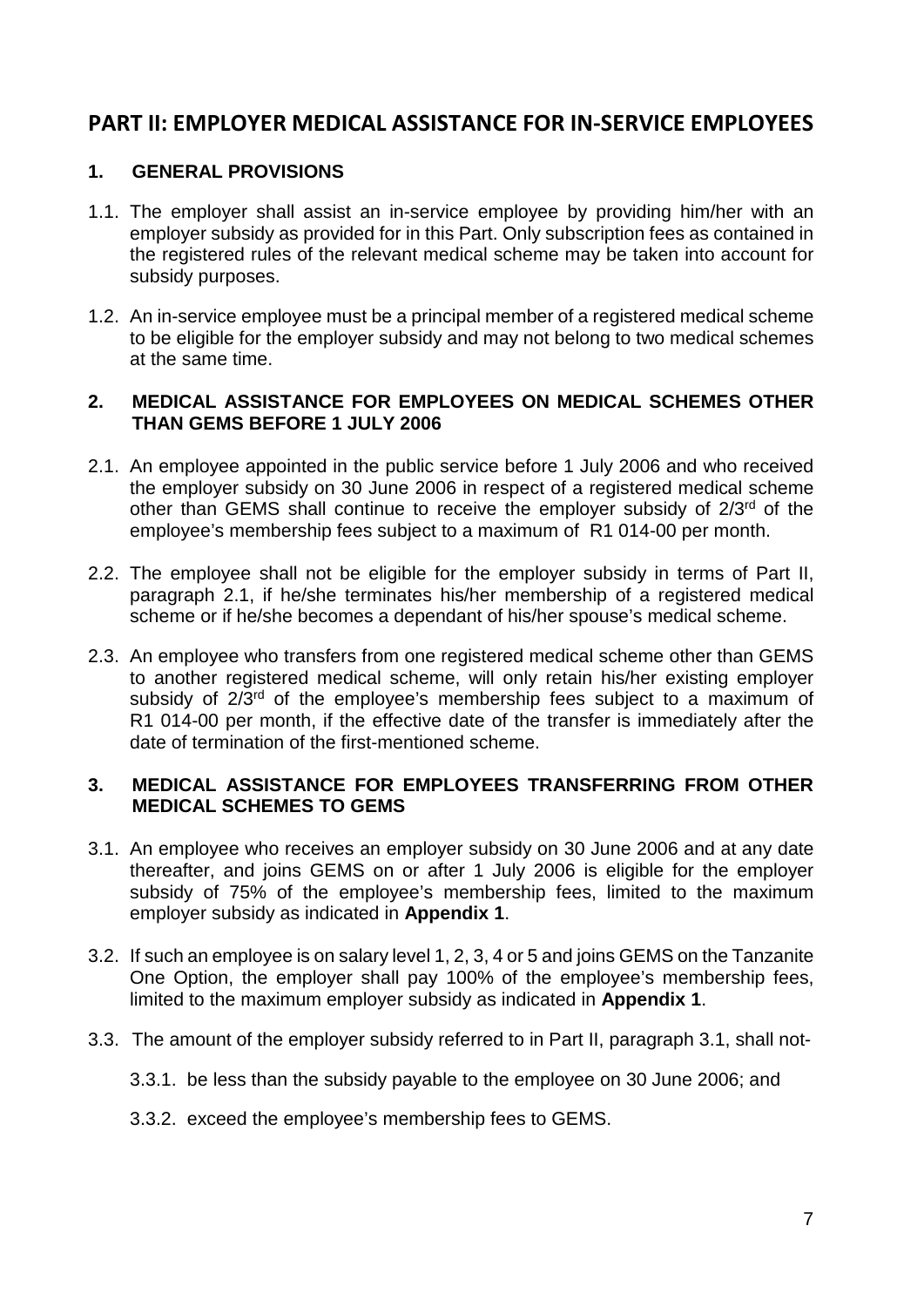## **4. MEDICAL ASSISTANCE FOR EMPLOYEES NOT BELONGING TO A MEDICAL SCHEME ON 30 JUNE 2006**

- 4.1. An employee not belonging to a medical scheme on 30 June 2006 must join GEMS on or after 1 July 2006 to be eligible for the employer subsidy, which shall be 75% of the employee's membership fees, limited to the maximum employer subsidy as indicated in **Appendix 1**.
- 4.2. If such an employee is on salary level 1, 2, 3, 4 or 5 and joins GEMS on the Tanzanite One Option, the employer shall pay 100% of the employee's membership fees, limited to the maximum employer subsidy as indicated in **Appendix 1**.
- 4.3. If such an employee joins any medical scheme other than GEMS he/she shall not be eligible for the employer subsidy unless he/she joins GEMS as a member.

### **5. MEDICAL ASSISTANCE FOR EMPLOYEES BELONGING TO GEMS ON 30 JUNE 2006**

- 5.1. An employee belonging to GEMS on 30 June 2006 , shall be eligible for the employer subsidy of 75% of the employee's membership fees, limited to the maximum employer subsidy as indicated in **Appendix 1**.
- 5.2. If such an employee is on salary level 1, 2, 3, 4 or 5 and belongs to GEMS on the Tanzanite One Option or changes to the Tanzanite One option on 30 June 2006, the employer shall pay 100% of the employee's membership fees, limited to the maximum employer subsidy as indicated in **Appendix 1**.
- 5.3. The amount of the employer subsidy referred to in Part II, paragraph 5.1, shall not
	- 5.3.1. be less than the subsidy payable to the employee on 30 June 2006; and
	- 5.3.2. exceed the employee's membership fees on GEMS.

# **6. MEDICAL ASSISTANCE FOR NEWLY APPOINTED EMPLOYEES WITH EFFECT FROM 1 JULY 2006**

- 6.1 The employer shall, with effect from 1 July 2006, pay to an employee appointed in the public service on or after 1 July 2006 and who joins GEMS, 75% of the employee's membership fees, limited to the maximum employer subsidy as indicated in **Appendix 1**.
- 6.2 If such employee is on salary level 1, 2, 3, 4 or 5 and joins GEMS on the Tanzanite One Option, the employer shall pay 100% of the employee's membership fees, limited to the maximum employer subsidy as indicated in **Appendix 1**
- 6.3 An employee who is appointed in the public service on or after 1 July 2006 and remains a member of an open medical scheme or joins a medical scheme other than GEMS on or after 1 July 2006, shall not receive the employer subsidy towards his/her membership fees.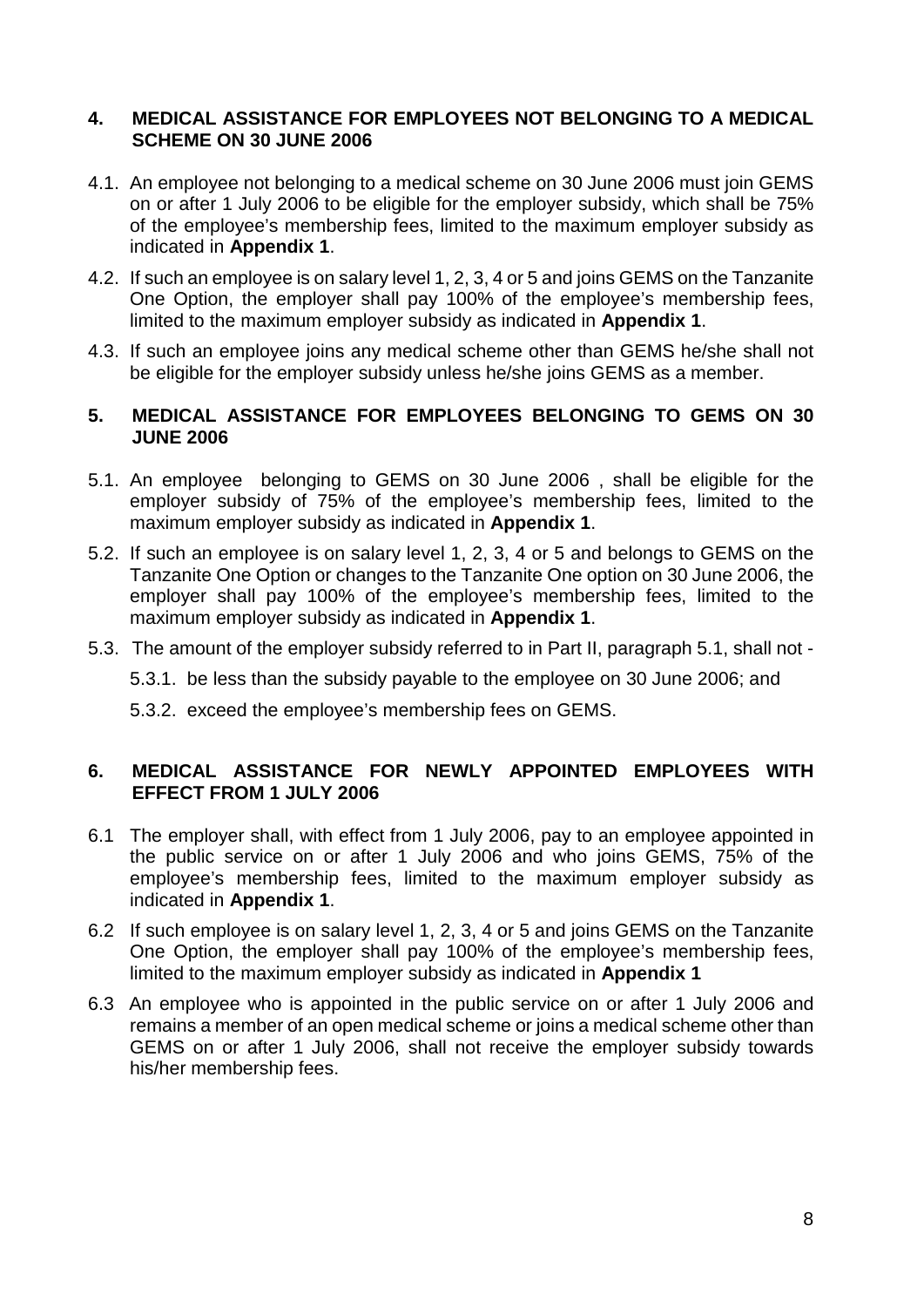# **7. MEDICAL ASSISTANCE FOR EMPLOYEES ON SALARY LEVEL 1, 2, 3, 4, OR 5 BELONGING TO OR JOINING GEMS ON THE TANZANITE ONE OPTION**

The employer shall, with effect from 1 July 2006, pay to an employee on salary level 1, 2, 3, 4 or 5 who belongs to or joins GEMS on the Tanzanite One Option, 100% of the employee's membership fees, limited to the maximum employer subsidy as indicated in **Appendix 1**.

# **8. EMPLOYEES APPOINTED ON FIXED-TERM CONTRACTS**

- 8.1. Employees on salary level 1 to 10 who are appointed on fixed-term contracts for more than six (6) months and do not receive 37% in lieu of benefits as provided for in PSCBC Resolution 1 of 2007 (herein referred to as a "fixed-term employee") qualify for an employer subsidy.
- 8.2.The employer shall pay to a fixed-term contract employee who-
	- 8.2.1. belongs to GEMS or joins GEMS on or after 1 July 2006, 75% of the employee's membership fees, limited to the maximum employer subsidy as indicated in **Appendix 1**; or
	- 8.2.2. is on salary level 1, 2, 3, 4 or 5 and belongs to or joins GEMS on or after 1 July 2006 on the Tanzanite One Option, 100% of the employee's membership fees, limited to the maximum employer subsidy as indicated in **Appendix 1**
- 8.3. A fixed-term contract employee appointed in the public service before 1 July 2006 and who receives the employer subsidy on 30 June 2006 in respect of a registered medical scheme other than GEMS, shall continue to receive the employer subsidy of 2/3rd of the employee's membership fees subject to a maximum of R1 014-00 per month.
- 8.4. If a health professional, who was appointed to perform community service on a fixed-term contract before 1 July 2006, joins the public service immediately after completing such service, he/she shall be eligible for the employer subsidy of 2/3rd of the employee's membership fees subject to a maximum of R1 014-00 per month if he/she was a member of a registered medical scheme other than GEMS immediately before he/she joined the public service and he/she chose to remain with such medical scheme.
- 8.5 A health professional referred to in Part II, paragraph 8.3, shall on joining GEMS, be eligible for the employer subsidy of 75% of the employee's membership fees subject to a maximum of R6 227-00 per month.

### **9. ADJUSTMENT OF MEDICAL ASSISTANCE FOR IN-SERVICE EMPLOYEES ON GEMS**

9.1 The Minister shall adjust the medical subsidy for in-service employees on GEMS annually on the basis of the average Medical Price Index (MPI) of the preceding twelve (12) months ending in August of the current year for implementation with effect from 1<sup>st</sup> January of the following year.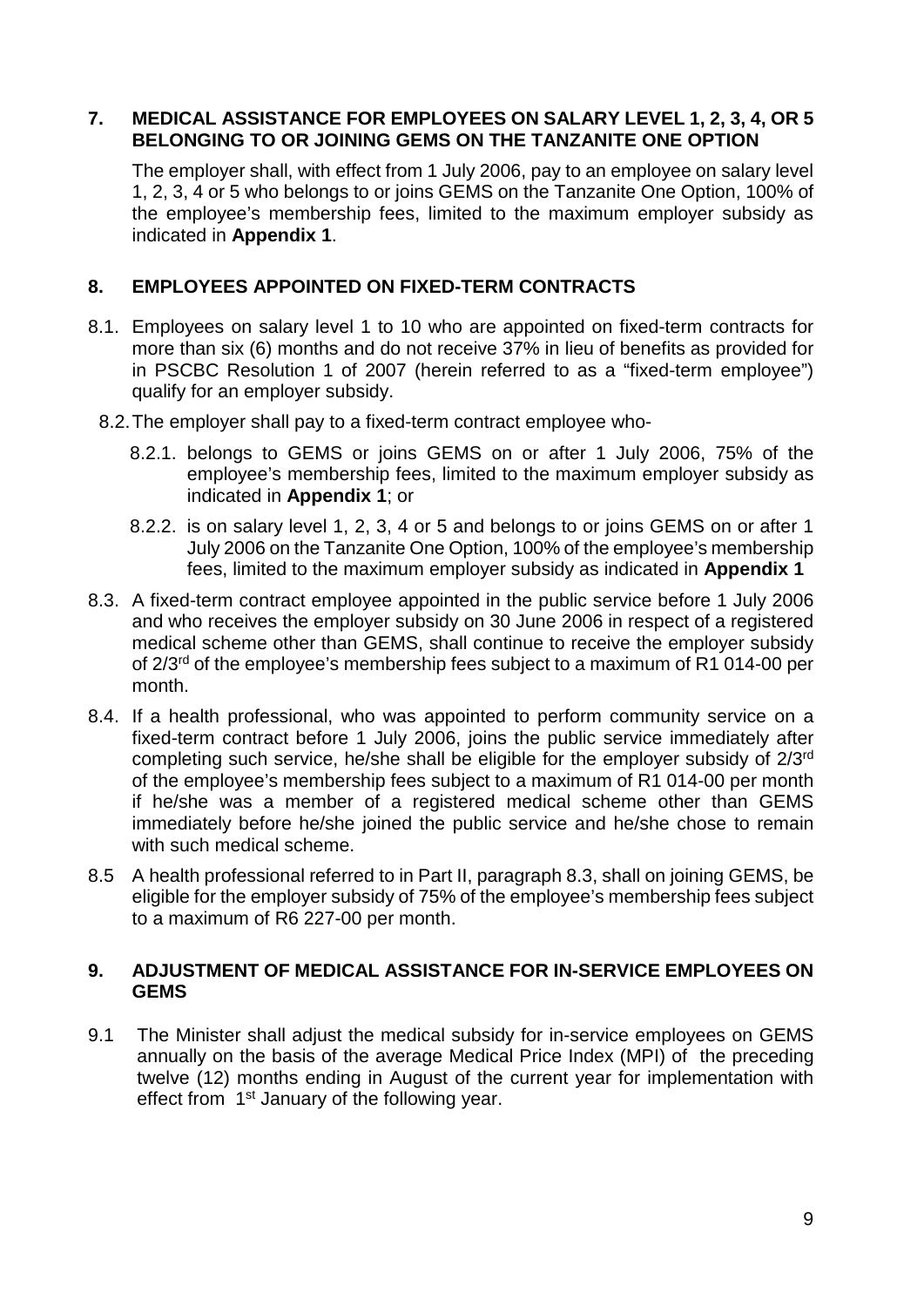### **10. TERMINATION OF GEMS MEMBERSHIP AND THE PAYMENT OF MEDICAL ASSISTANCE DURING UNPAID LEAVE**

- 10.1 An employee who terminates his/her membership with GEMS on or after 1 July 2006 shall not be eligible for the employer subsidy, unless he/she rejoins GEMS as a member.
- 10.2 If an employee is on unpaid leave, his/her department shall continue to pay the monthly employer subsidy to the employee's registered medical scheme, provided that the employee continues to pay his/her monthly contribution in respect of his/her membership fees.

# **11. TRANSFER OF EMPLOYEES IN TERMS OF SECTION 197 OF LABOUR RELATIONS ACT**

11.1 In the event that employees are transferred in terms of section 197 of Labour Relations Act (LRA) from a public service department to a State Owned Entity (SOE)and/or vice versa, GEMS makes provision for such transfers. An agreement entered into between the department and the public entity that makes provision for continuation of membership with GEMS should be concluded.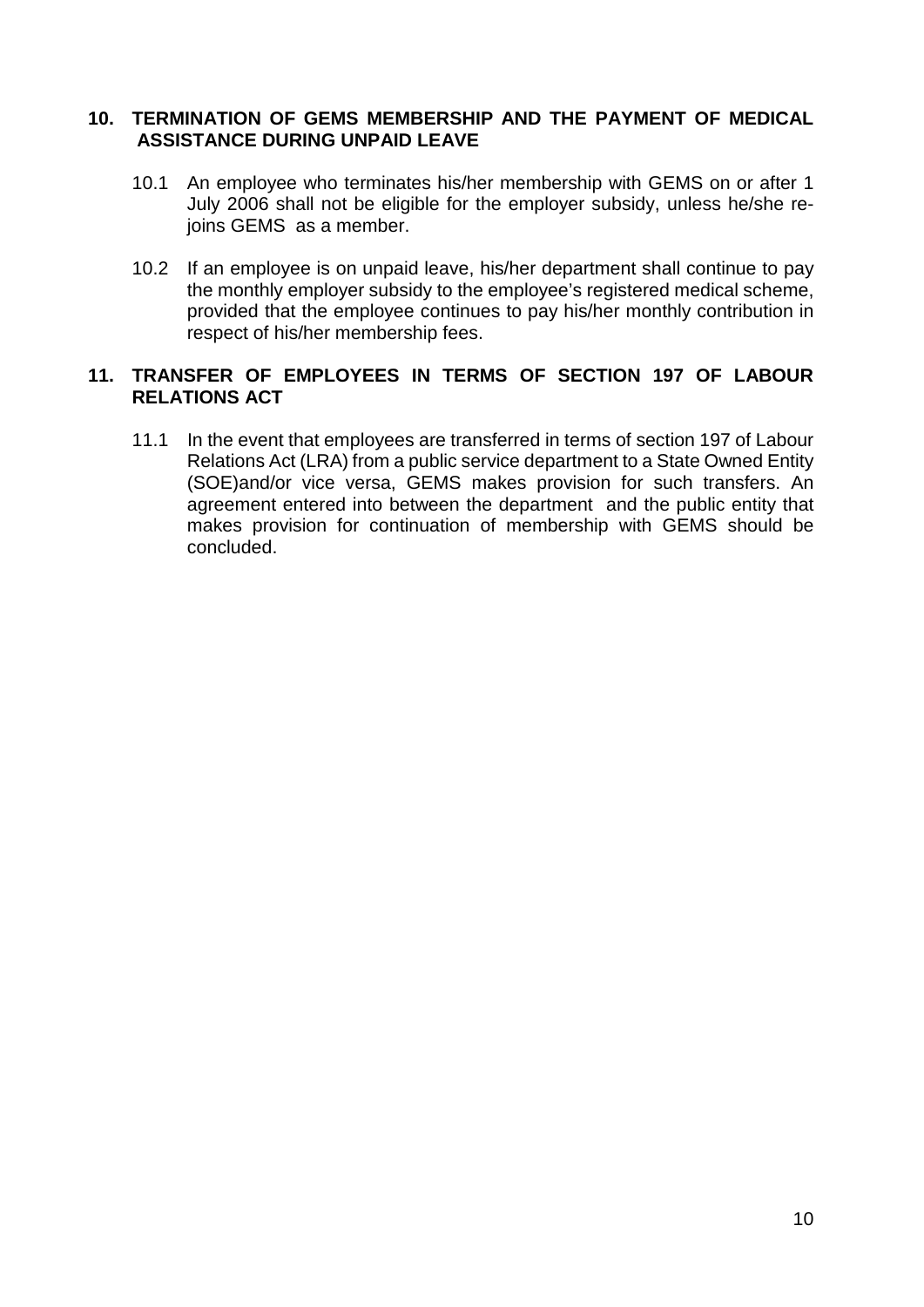# **PART III: POST RETIREMENT MEDICAL ASSISTANCE (PRMA)**

# **1. GENERAL PROVISIONS**

- 1.1. The employer shall assist a former employee by providing him/her with an employer subsidy as provided for in this Part, subject to the conditions set out hereunder.
- 1.2. The former employee must be a principal member of a registered medical scheme to be eligible for the employer subsidy of 75% of the employee's membership fees, subject to a maximum of R3 248-00 per month, as indicated in **Appendix 2.***The full costs for any additional dependants shall be borne by the former employee.*
- 1.3. In addition to the eligilbility criteria set in Part III, 1.2 above, the employer shall provide medical assistance if an employee -
	- 1.3.1. exited or exits the public service as a result of retirement (including early retirement), death or dismissal on account of incapacity due to ill health or injury;
	- 1.3.2. has attained at least fifty (50) years of age;
	- 1.3.3. has at least fifteen (15) years of actual service; and
	- 1.3.4. remains a principal member of a registered medical scheme for twelve (12) months immediately before the date he/she exited or exits the public service.
- 1.4 If an employee or former employee mentioned in Part III, paragraph 1.3, who belongs to a registered medical scheme and receiving a subsidy dies and his/her spouse becomes a principal member of a registered medical scheme, the employer shall transfer the benefits provided for in **Appendix 3** to the spouse.
- 1.5 If the spouse of the deceased remarries, his/her new spouse and dependants will not be eligible for the benefit transferred with effect from 1 January 2019. Only the spouse and the dependants who were beneficiaries of the deceased principal member at the time of his/her death will continue to benefit.

# **2. MEDICAL ASSISTANCE FOR FORMER EMPLOYEES BELONGING TO A REGISTERED MEDICAL SCHEME BEFORE AND OR 1 JANUARY 2015**

- 2.1 All former employees who receive the employer subsidy as members of a registered medical scheme, shall with effect from 1 January 2015 be eligible for the employer subsidy of 75% of the former member's membership fees, limited to the maximum employer subsidy indicated in **Appendix 2**.
- 2.2. A former employee shall not be eligible for the employer subsidy in terms of Part III, paragraph 2.1, if he/she terminates his/her membership of a registered medical scheme, or if he/she becomes a dependant of his/her spouse's medical scheme.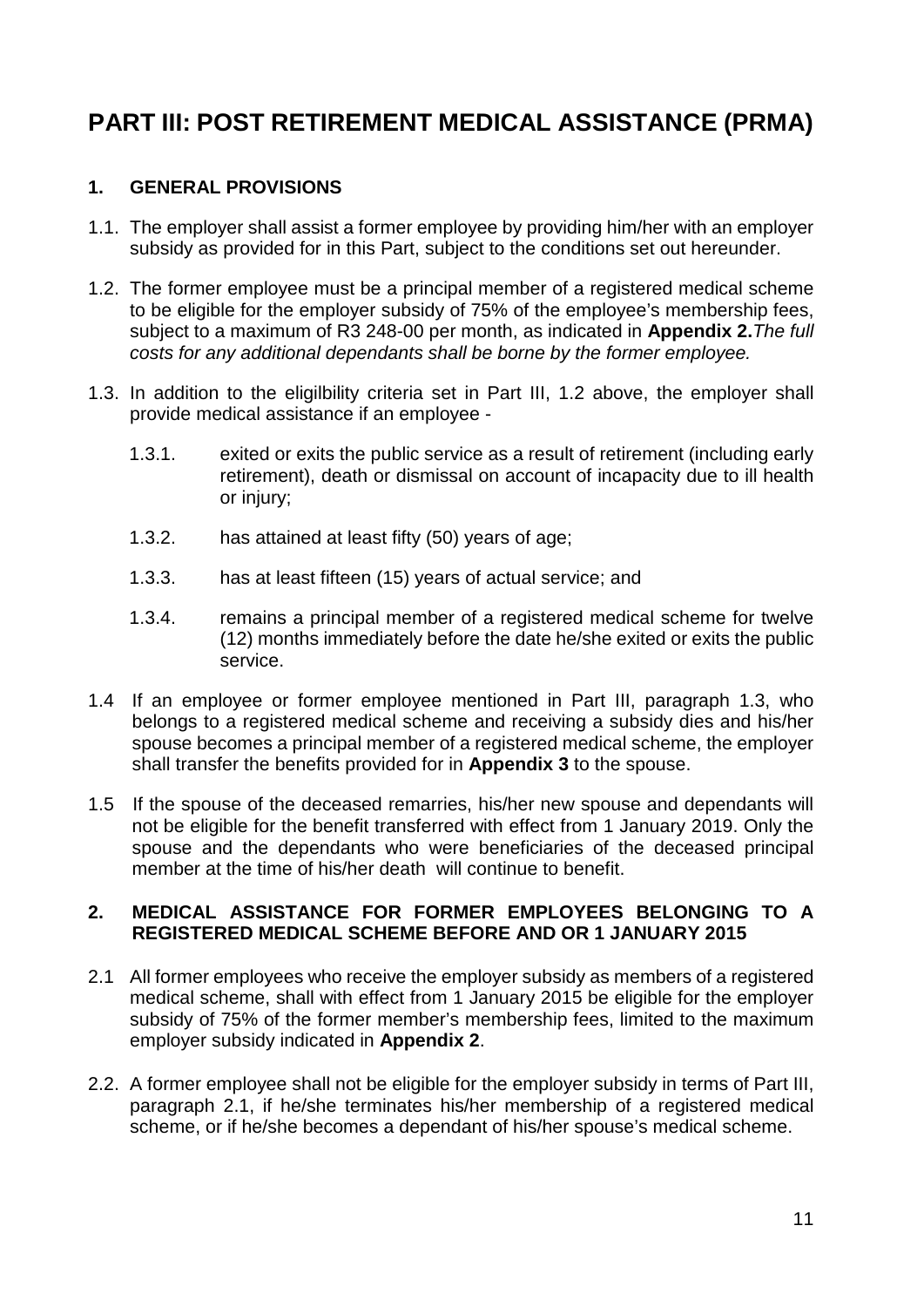- 2.3. All former employees who exited the public service on conditions stipulated in post retirement dispensations such as  $2/6<sup>th</sup>$ ,  $3/6<sup>th</sup>$ ,  $4/6<sup>th</sup>$  and  $5/6<sup>th</sup>$  and belonged to a registered medical scheme on 31 December 2014, shall be eligible, with effect from 1 January 2015, for the employer subsidy provided in Part III, paragraph 2.1.
- 2.4. In line with Part I, sub-paragraph 5.7.2, the amount of the employer subsidy shall not be less than the subsidy payable to the former employee on 31 December 2014, but not more than the former employee's total monthly contribution to any registered medical scheme.
- 2.5. The provisions in Part III, paragraph 2, shall apply to all eligible former employees with effect from 1 January 2015 and to eligible employees exiting the public service on or after 1 January 2015.
- 2.6 The provisions in Part III, paragraph 2, shall be the lesser of:
	- 2.6.1 75% of the total monthly contribution to any registered medical scheme; or
	- 2.6.2 the maximum employer subsidy as indicated in **Appendix 2**

# **3. MEDICAL ASSISTANCE FOR FORMER EMPLOYEES ON SALARY LEVELS 1, 2, 3, 4 OR 5 BELONGING TO THE TANZANITE ONE OPTION OF GEMS**

- 3.1. The employer shall, with effect from 1 January 2015, continue to pay a former employee on salary level 1, 2, 3, 4 or 5 who exited the public service and belonged to the Tanzanite One Option of GEMS, 100% of the medical subsidy, limited to the maximum employer subsidy indicated in **Appendix 2**.
- 3.2. The provisions in Part III, paragraphs 3.1 shall apply to all former employees on the Tanzanite One Option of GEMS who exited before 1 January 2015 and shall include employees exiting on or after 1 January 2015.
- 3.3 Members belonging to other medical schemes who retire on salary 1,2,3,4 or 5 and wish to access the 100% medical subsidy, referred to in paragraph 3.1 above, can join GEMS, provided they meet all the qualifying requirements. Any former GEMS member who retired on salary level 1,2,3,4 and 5 and wishes to access the 100% medical subsidy can also join the Tanzanite One Option, provided he/she meets all the requirements.

# **4. ADJUSTMENT OF MEDICAL ASSISTANCE FOR FORMER EMPLOYEES**

4.1. The Minister shall adjust the medical subsidy for former employees on a registered medical scheme annually with the average Medical Price Index (MPI) of the preceding twelve (12) months ending in August of the current year for implementation with effect from 1<sup>st</sup> January of the following year.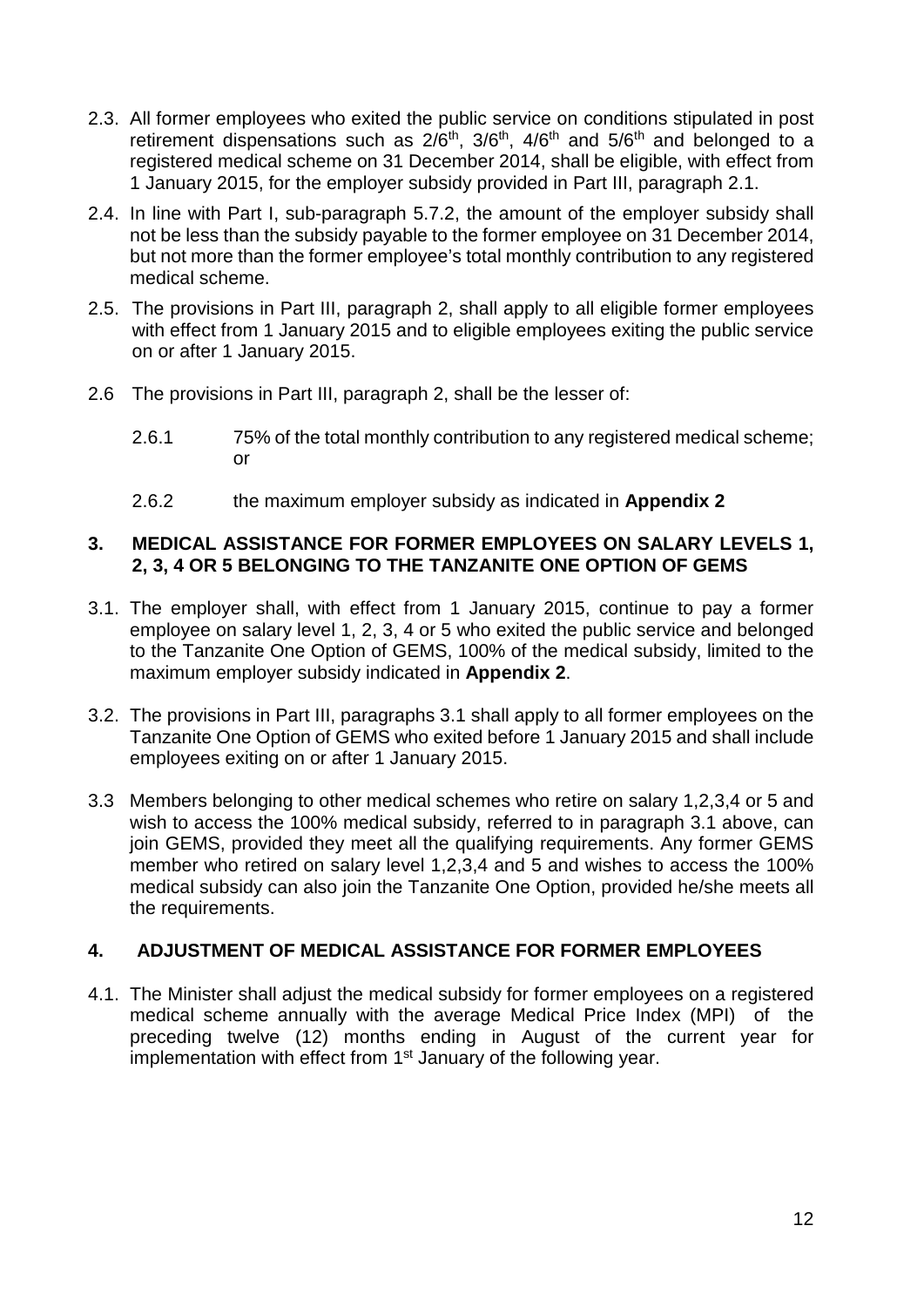# **MEDICAL ASSISTANCE PAYABLE BY THE EMPLOYER TO IN-SERVICE EMPLOYEES BELONGING TO GEMS**

Medical Assistance applicable with effect from 1 January 2022.

| <b>CATEGORY</b>                         | <b>MAXIMUM</b><br><b>EMPLOYER</b><br><b>MONTHLY SUBSIDY</b><br><b>1 JANUARY 2021</b> | <b>MAXIMUM</b><br><b>EMPLOYER</b><br><b>MONTHLY SUBSIDY</b><br><b>1 JANUARY 2022</b> |
|-----------------------------------------|--------------------------------------------------------------------------------------|--------------------------------------------------------------------------------------|
| Principal member without a<br>dependant | R <sub>1</sub> 526-00                                                                | R1 624-00                                                                            |
| Member with one dependant               | R3 052-00                                                                            | R3 248-00                                                                            |
| Member with two dependants              | R <sub>3</sub> 985-00                                                                | R4 241-00                                                                            |
| Member with three dependants            | R4 918-00                                                                            | R5 234-00                                                                            |
| Member with four or more<br>dependants  | R5 851-00                                                                            | R6 227-00                                                                            |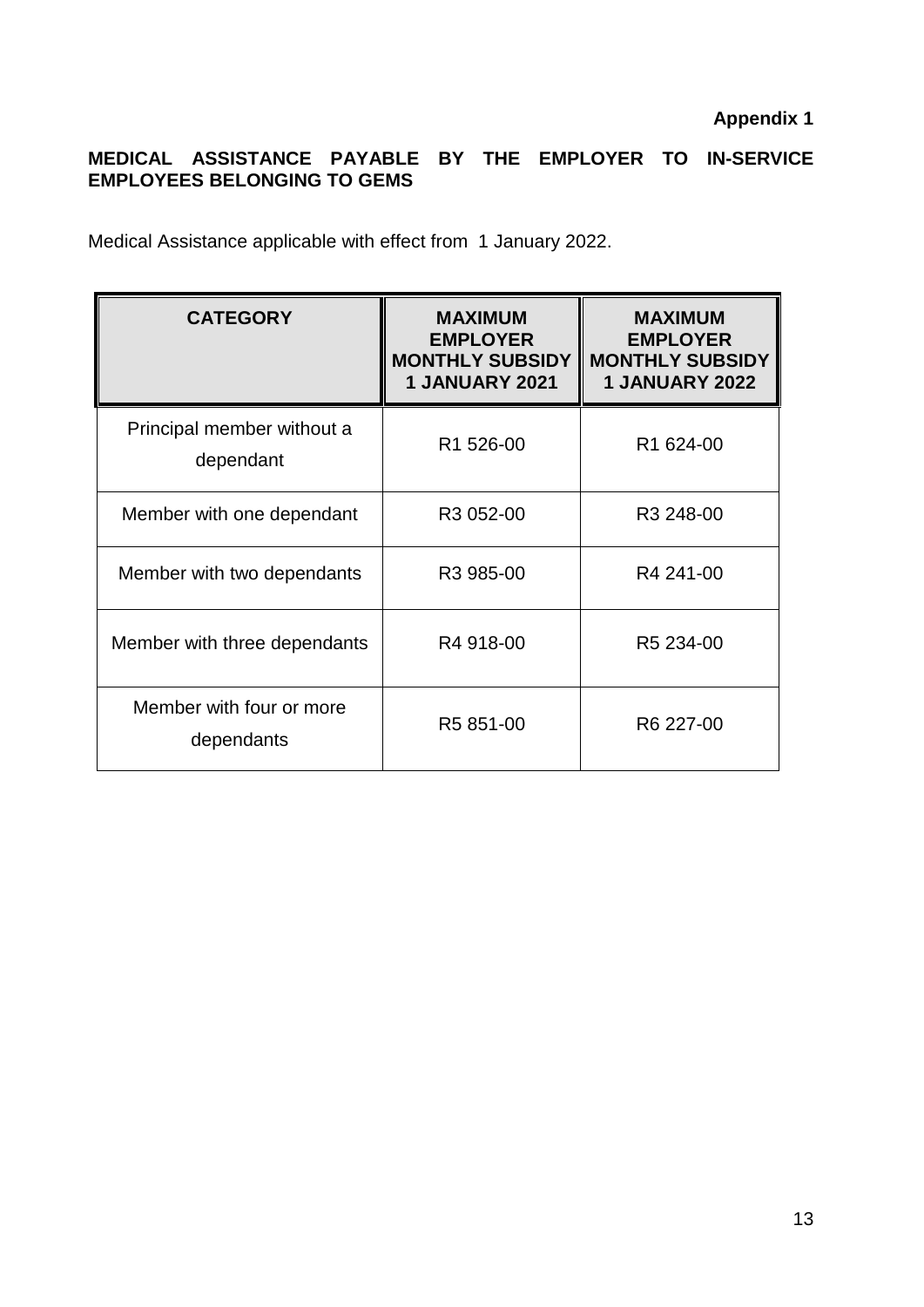## **MEDICAL ASSISTANCE PAYABLE BY THE EMPLOYER TO FORMER EMPLOYEES BELONGING TO A REGISTERED MEDICAL SCHEME ON 1 JANUARY 2022**

| <b>CATEGORY</b>                         | <b>MAXIMUM</b><br><b>EMPLOYER</b><br><b>MONTHLY</b><br><b>SUBSIDY</b> | <b>MAXIMUM EMPLOYER</b><br><b>MONTHLY SUBSIDY</b><br><b>FOR TANZANITE ONE</b><br><b>OPTION SALARY</b><br><b>LEVELS 1-5</b> |
|-----------------------------------------|-----------------------------------------------------------------------|----------------------------------------------------------------------------------------------------------------------------|
| Principal member without a<br>dependant | R1 624--00                                                            | R <sub>1</sub> 624-00 or limited to<br><b>Tanzanite One</b><br>contribution of a single<br>member                          |
| Member plus dependant/s<br>Maximum      | R3 248-00*                                                            | R3 248-00** or limited to<br><b>Tanzanite One</b><br>contribution of member<br>plus dependant/s                            |

\* Maximum post retirement medical subsidy calculated at the maximum of a single principal member plus dependant/s

\*\* Maximum post retirement medical subsidy calculated at the maximum of a single principal member plus dependant/s for former employees on salary levels 1 to 5 who belonged to the Tanzanite One **Option** 

**NB:** *The full costs for any additional costs shall be borne by the former employee*